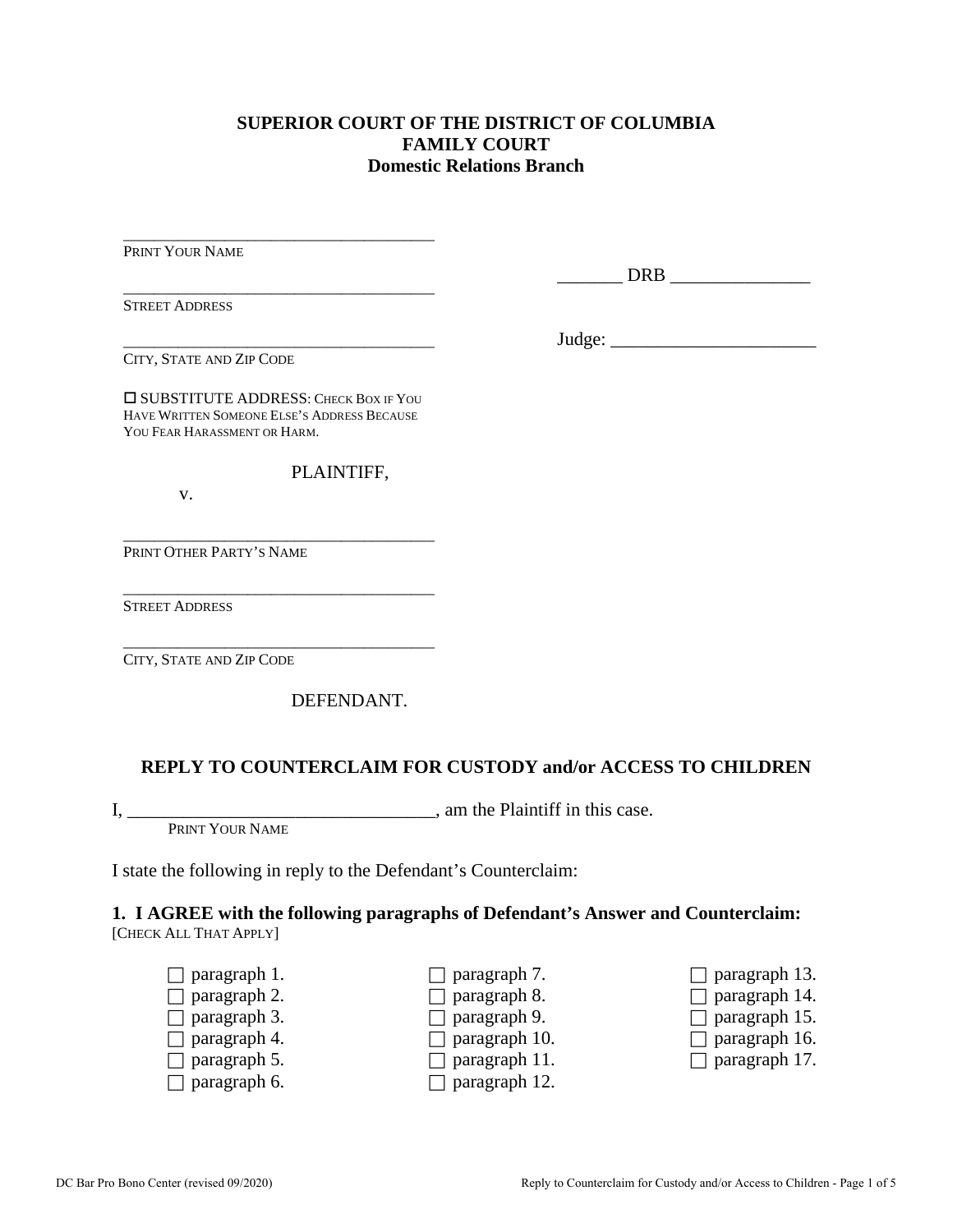**2. I DISAGREE with the following paragraphs of Defendant's Answer and Counterclaim: [**CHECK ALL THAT APPLY]



### **Request for Relief**

**I RESPECTFULLY REQUEST that the Court grant what I requested in the Complaint for Custody and/or Access to Children that I already filed in this case, and deny the Defendant's Counterclaim.**

**I ALSO REQUEST THAT the Court award such other relief as it deems just and proper.**

I declare under penalty of perjury that the foregoing is true and correct*.* 

*If this document is to be signed outside the geographic boundaries of the United States, Puerto Rico, the United States Virgin Islands, and any territory or insular possession subject to the jurisdiction of the United States, additional requirements must be met prior to signing. See Super. Ct. Dom. Rel. R. 2(c)(1)(B).*

| SIGN YOUR NAME. Add slashes to either side /like this/ to sign electonically. | <b>DATE</b>          |
|-------------------------------------------------------------------------------|----------------------|
| PRINT YOUR NAME                                                               | <b>PHONE NUMBER</b>  |
| <b>HOME ADDRESS 1</b>                                                         | <b>EMAIL ADDRESS</b> |
| <b>HOME ADDRESS 2</b>                                                         |                      |
| SUBSTITUTE ADDRESS: CHECK BOX IF YOU<br>HAVE WRITTEN SOMEONE ELSE'S ADDRESS   |                      |

BECAUSE YOU FEAR HARASSMENT OR HARM.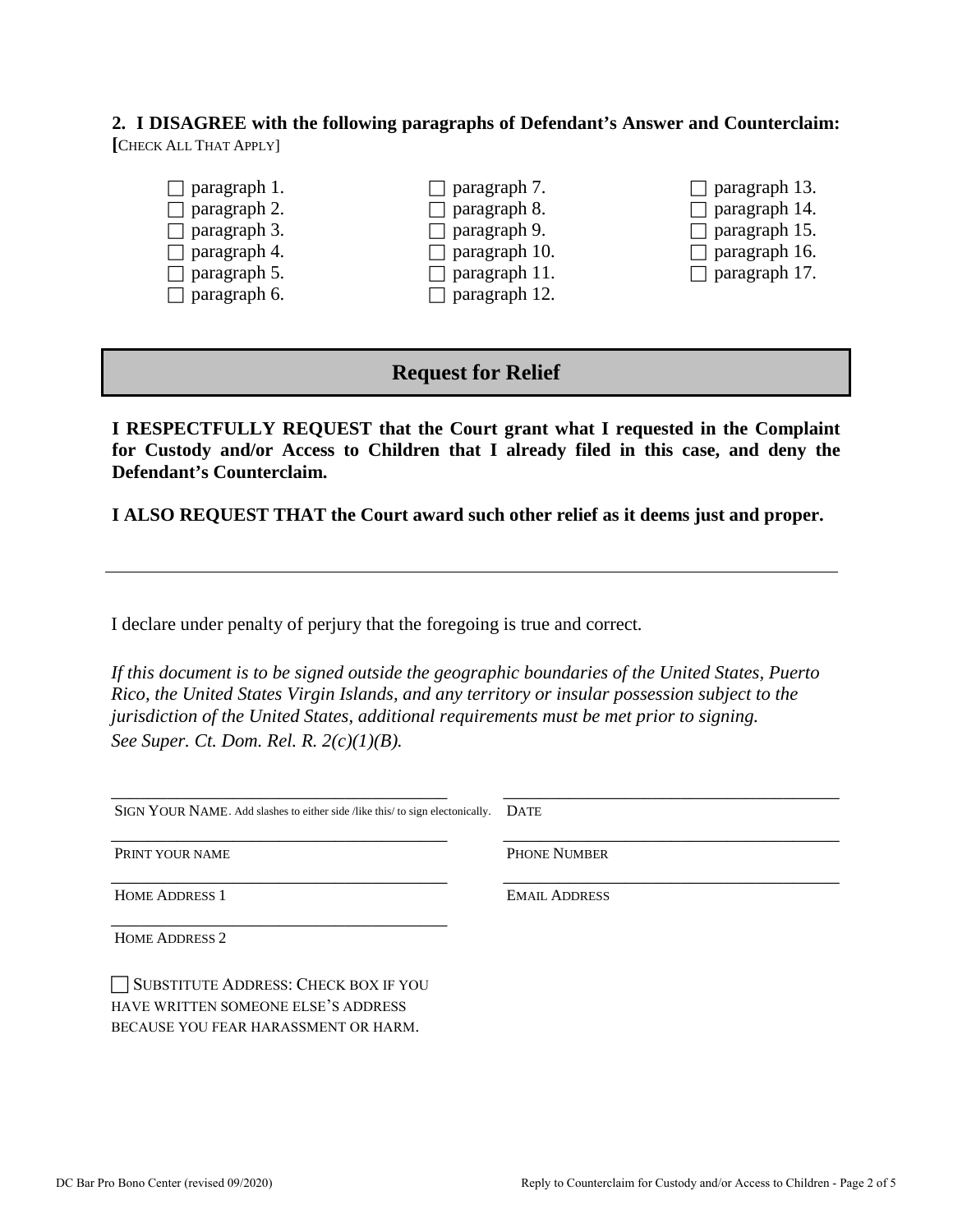### **SUPERIOR COURT OF THE DISTRICT OF COLUMBIA FAMILY COURT Domestic Relations Branch**

PRINT PLAINTIFF'S NAME

\_\_\_\_\_\_\_\_\_\_ DRB \_\_\_\_\_\_\_\_\_\_

PLAINTIFF,

\_\_\_\_\_\_\_\_\_\_\_\_\_\_\_\_\_\_\_\_\_\_\_\_\_\_\_\_\_\_\_\_\_\_\_\_

\_\_\_\_\_\_\_\_\_\_\_\_\_\_\_\_\_\_\_\_\_\_\_\_\_\_\_\_\_\_\_\_\_\_\_\_

JUDGE: \_\_\_\_\_\_\_\_\_\_\_\_\_\_\_\_\_\_

v.

PRINT DEFENDANT'S NAME

DEFENDANT.

## **RULE 5 PROOF OF SERVICE FORM**

**IF YOU HAVE ALREADY SERVED THE OTHER PARTY WITH A COPY OF YOUR PAPERS**, YOU CAN FILL OUT AND FILE THIS **PROOF OF SERVICE FORM** AT THE SAME TIME THAT YOU FILE YOUR PAPERS.

**IF YOU HAVE NOT ALREADY SERVED THE OTHER PARTY WITH A COPY OF YOUR PAPERS**, YOU MUST FILL OUT AND FILE THIS **PROOF OF SERVICE FORM** AFTER YOU SERVE THE OTHER PARTY.

**IF THE OTHER PARTY HAS A LAWYER IN THIS CASE, YOU MUST SERVE A COPY OF THE PAPERS TO THE LAWYER. IF THE OTHER PARTY DOES NOT HAVE A LAWYER, A COPY OF THE PAPERS SHOULD BE SERVED DIRECTLY TO THE OTHER PARTY.** 

| 1. I certify that on                                                                                      |                                      | $\blacksquare$ $\blacksquare$ I served copies of $\blacksquare$ | $\mathbf{to}$ :     |
|-----------------------------------------------------------------------------------------------------------|--------------------------------------|-----------------------------------------------------------------|---------------------|
| <b>DATE OF SERVICE</b>                                                                                    |                                      |                                                                 |                     |
|                                                                                                           |                                      | $NAME(S)$ OF PLEADING(S)                                        |                     |
| The other party, $\frac{1}{\sqrt{1-\frac{1}{2}}}\left\lfloor \frac{1}{2}\right\rfloor$                    | $\mathbf{or}$<br>NAME OF OTHER PARTY |                                                                 |                     |
| The other party's attorney, _______________________________, who represents ____________________________. | NAME OF ATTORNEY                     |                                                                 | NAME OF OTHER PARTY |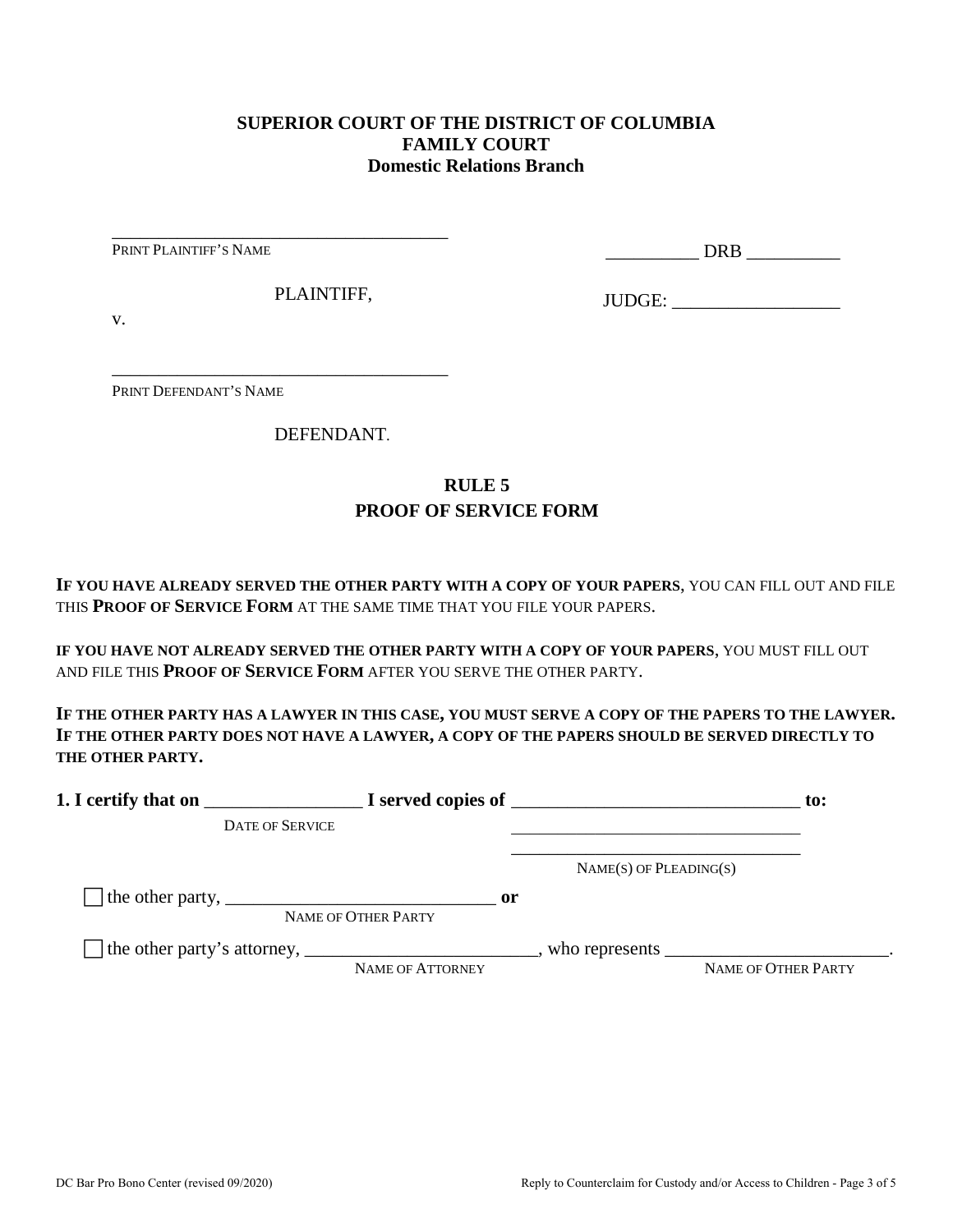#### **2. I delivered copies of the papers by:** [CHECK ONE]

**handing them to the other party**.

 **sending them to the other party by first class mail** to the other party's last known address: \_\_\_\_\_\_\_\_\_\_\_\_\_\_\_\_\_\_\_\_\_\_\_\_\_\_\_\_\_\_\_\_\_\_\_\_\_\_\_\_\_\_\_\_\_\_\_\_\_\_\_\_\_\_\_\_\_\_\_\_\_\_\_\_\_\_\_.

ADDRESS WHERE THE PAPERS WERE SENT **leaving them with a person of suitable age and discretion** who lived with the other party at: \_\_\_\_\_\_\_\_\_\_\_\_\_\_\_\_\_\_\_\_\_\_\_\_\_\_\_\_\_\_\_\_\_\_\_\_\_\_\_\_\_\_\_\_\_\_\_\_\_\_\_\_\_\_\_\_\_\_\_\_\_\_\_\_\_\_\_. ADDRESS OR DESCRIPTION OF PLACE WHERE PAPERS WERE SERVED This place is the other party's  $\Box$  TEMPORARY RESIDENCE. PERMANENT RESIDENCE. OTHER: \_\_\_\_\_\_\_\_\_\_\_\_\_\_\_\_\_\_\_\_\_\_\_\_\_\_\_\_\_\_\_\_\_. SPECIFY OTHER TYPE OF RESIDENCE I state the following about the person I gave the papers to (PROVIDE AS MANY DETAILS AS POSSIBLE): Their name: Their approximate age: \_\_\_\_\_\_\_\_\_\_\_\_\_\_\_\_\_. Their relationship to the other party is: □ Spouse/partner Family member (specify): \_\_\_\_\_\_\_\_\_\_\_\_\_\_\_\_\_\_\_\_\_\_\_\_\_\_  $\Box$  Roommate  $\Box$  Other: **leaving them at the other party's attorney's office** with the attorney, a clerk or other person in charge: \_\_\_\_\_\_\_\_\_\_\_\_\_\_\_\_\_\_\_\_\_\_\_\_\_\_\_\_\_\_\_\_\_\_\_\_\_\_\_\_\_\_\_\_\_\_\_\_\_\_\_\_\_\_\_\_\_\_\_\_\_\_\_\_ PRINT NAME OF PERSON SERVED WITH PAPERS \_\_\_\_\_\_\_\_\_\_\_\_\_\_\_\_\_\_\_\_\_ TITLE OF PERSON SERVED \_\_\_\_\_\_\_\_\_\_\_\_\_\_\_\_\_\_\_\_\_\_\_\_\_\_\_\_\_\_\_\_\_\_\_\_\_\_\_\_\_\_\_\_\_\_\_\_\_\_\_\_\_\_\_\_\_\_\_\_\_\_\_\_ STREET ADDRESS CITY, STATE AND ZIP CODE **sending them electronically** through CaseFileXpress or some other electronic way agreed to by the other party in writing: \_\_\_\_\_\_\_\_\_\_\_\_\_\_\_\_\_\_\_\_\_\_\_\_\_\_\_\_\_\_\_\_\_\_\_\_\_\_\_\_\_\_\_\_\_\_\_\_\_\_\_\_\_\_\_\_\_\_\_\_\_\_\_\_ EMAIL ADDRESS OF OTHER PARTY (IF USED) \_\_\_\_\_\_\_\_\_\_\_\_\_\_\_\_\_\_\_\_\_\_\_\_\_\_\_\_\_\_\_\_\_\_\_\_\_\_\_\_\_\_\_\_\_\_\_\_\_\_\_\_\_\_\_\_\_\_\_\_\_\_\_\_ ELECTRONIC MEANS USED (FOR EXAMPLE: EMAIL, CASEFILEXPRESS)  $\Box$  **some other way** agreed to by the other party in writing:

\_\_\_\_\_\_\_\_\_\_\_\_\_\_\_\_\_\_\_\_\_\_\_\_\_\_\_\_\_\_\_\_\_\_\_\_\_\_\_\_\_\_\_\_\_\_\_\_\_\_\_\_\_\_\_\_\_\_\_\_\_\_\_\_\_\_\_\_\_ SPECIFY HOW SERVICE WAS COMPLETED